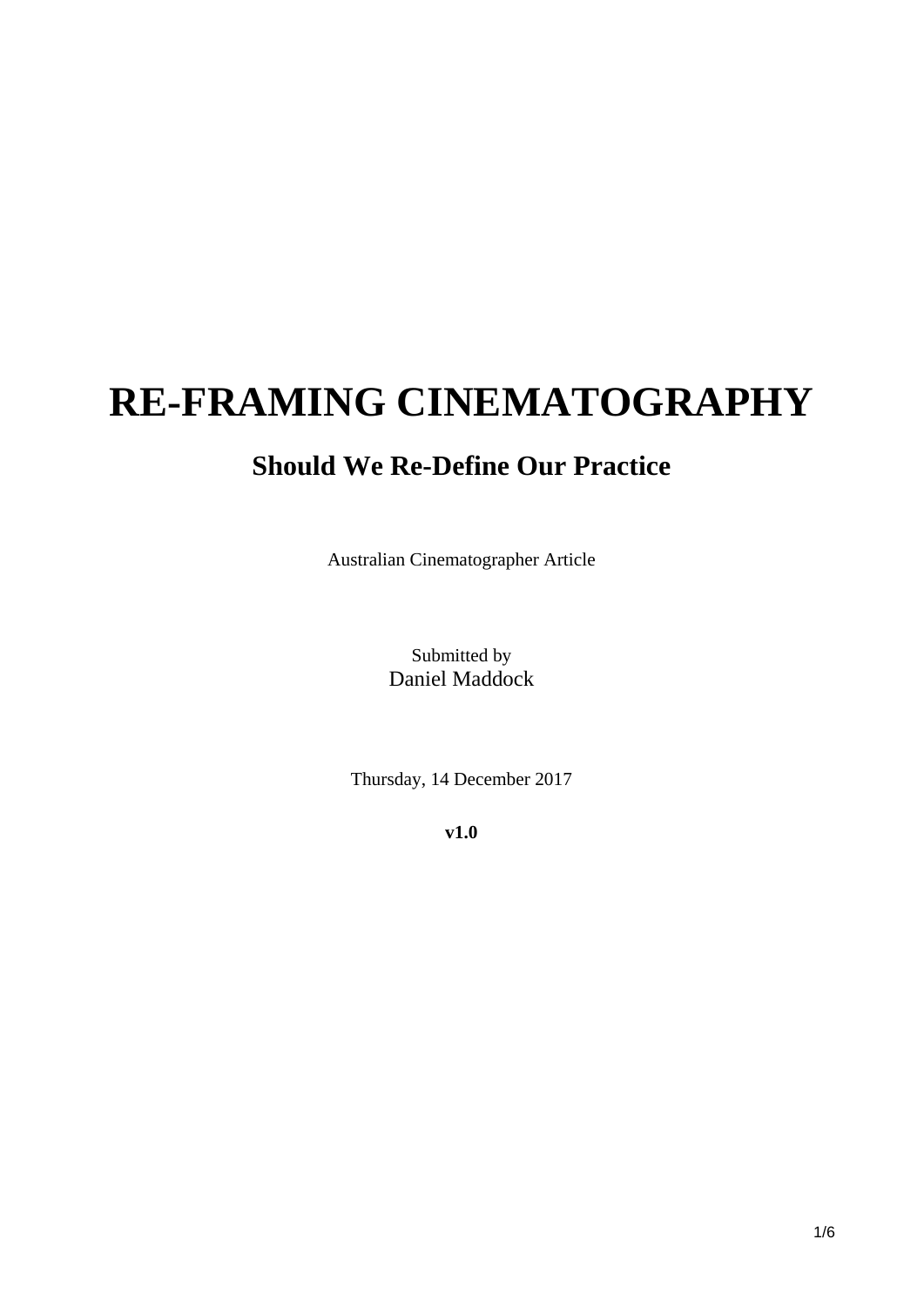This year (2018) marks one-hundred and thirty years since Frenchman Louis Le Prince recorded his family walking around in a garden at the back of his house in Leeds, England. Le Prince was the first inventor to produce a recording of a believable motion-effect using a single camera and a single strip of film in 1888.



*The original twenty frames still in existence of the Roundhay Garden Scene shot by Le Prince in 1888 kept at the National Science Museum in London since 1931.* 

During the next two decades of cinema almost every possible variation of cinematography practice was produced for the first time. The first animated film (*Pauvre Pierrot*; English - *Poor Pierrot*, Emile Reynaud, 1889), the first cinema screening (*La Sortie de L'usine Lumiere*; English - *Workers Leaving The Lumiere Factory*, Auguste & Louis Lumiere, 1895), the first female filmmaker (*La Fee Au Choux*; English - *The Cabbage Fairy*, Alice Guy, 1896), the first use of miniatures (*A Railway Collision*, Robert Paul, 1900), the first use of a double exposure and superimposition (*Scrooge*, Walter Booth, 1901), the first use of special effects (*Le Voyage Dans La Lune*; English - *A Trip To The Moon*, Georges Méliès, 1902), the first example of a studio (*Rescued By Rover*, Cecil Hepworth, 1905), the first use of glass plate painting or virtual imagery (*Missions of California*, Norman Dawn, 1907), and the first use of the word cinematographer (*Afgrunden*; English - *The Abyss*, director - Urban Gad, cinematographer - Axel Graatkjaer, 1908). In the following few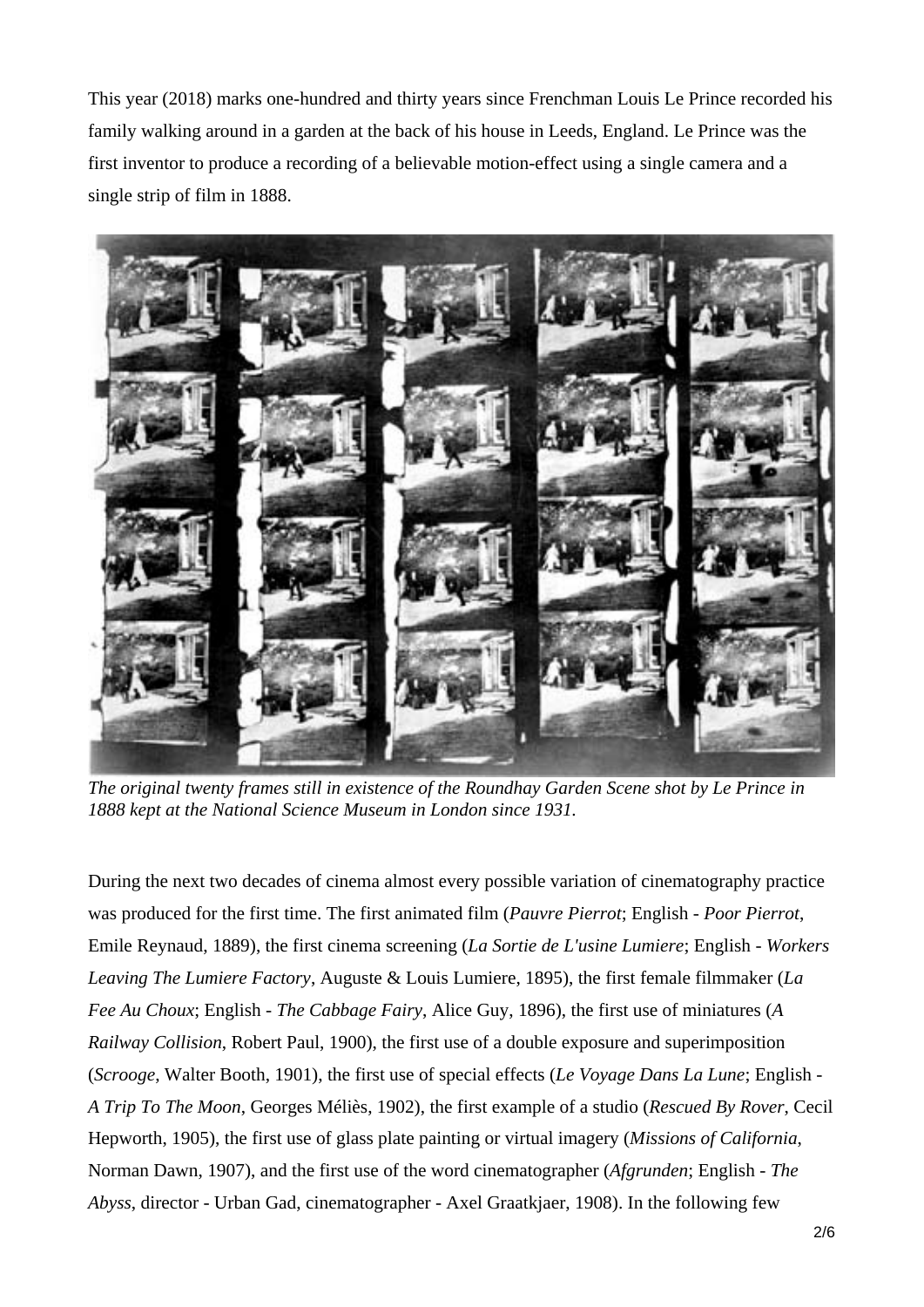decades preceding the invention and application of sound recording in feature-film production (first used in 1928 for *Lights of New York*, though applied much more successfully the following year for Alfred Hitchcock's *Blackmail*) different aspect ratios including a widescreen format (Abel Gance pioneered a 4:1 aspect ratio using three cameras for *Napoleon* in 1928), camera movement through use of a dolly, handheld operating, swinging the camera off ropes et cetera, force perspective effects such as the Schufftan Process, impressionistic lighting as well as naturalism (cinematographer Eugene Schufftan first used many realist techniques for the film *Menschen am Sonntag*; English - *People on Sunday*, 1930, far before the French New Wave would be credited with pioneering Cinéma Vérité in the late fifties and early sixties), split-screen, fast and slow-motion effects, montage, and many other techniques were also used for the first time. In fact, it could be argued that most any practice in cinematography, or cinema imaging, used today has a similar, even if only conceptually so, example from the first forty-years of cinema (1888-1928).

Since the introduction of computers to the filmmaking process there has been much upheaval to the industry, especially to cinematographers. The perceived loss of control and authorship over the images has been widely discussed especially in reply to the outcome of awards such as the Oscars. Many have debated the role of the cinematographer as technology has introduced new possibilities such as digital-colour-grading, high-dynamic-range imagery, and greater degrees of computergenerated-imagery. The question of who is now responsible, or, authors the images of a film where many hands are changing those pictures or creating entirely new pictures have been present for a while in the literature and the dialogue. With Oscar wins in the Best Cinematography category for the feature films *Avatar* (dir: James Cameron, d.p: Mauro Fiore ASC, 2019) and *Life of Pi* (dir: Ang Lee, d.p: Claudio Miranda ASC, 2012) the contention of a seemingly simple question, 'what is cinematography,' came to the fore. As an industry our worries are misplaced in technological advancement. In the first decades of cinema Norman Dawn would add to or obscure the imagery captured by his camera using the glass-plate-painting shot he brought to cinema. To put it simply, the team that created the most recent example of our changing practice, *The Jungle Book* (dir: Jon Favreau, d.p: Bill Pope ASC, 2016), has done very much the same thing but instead of taking a photograph and integrating computer-generated-imagery (or analogue matte-painting) into that photograph the team starts with the CGI and the photograph is the smallest part of the final image.

> *The film features a sole live-action actor, 13-year-old Neel Sethi, who portrays the human boy Mowgli. Only those pieces of the sets that Sethi directly interacted with are real; beyond them, all environments, and the entire cast of supporting animal characters, are CG constructs. ('Welcome to the Jungle,' Michael Goldman, American Cinematographer, 2016, p. 32.)*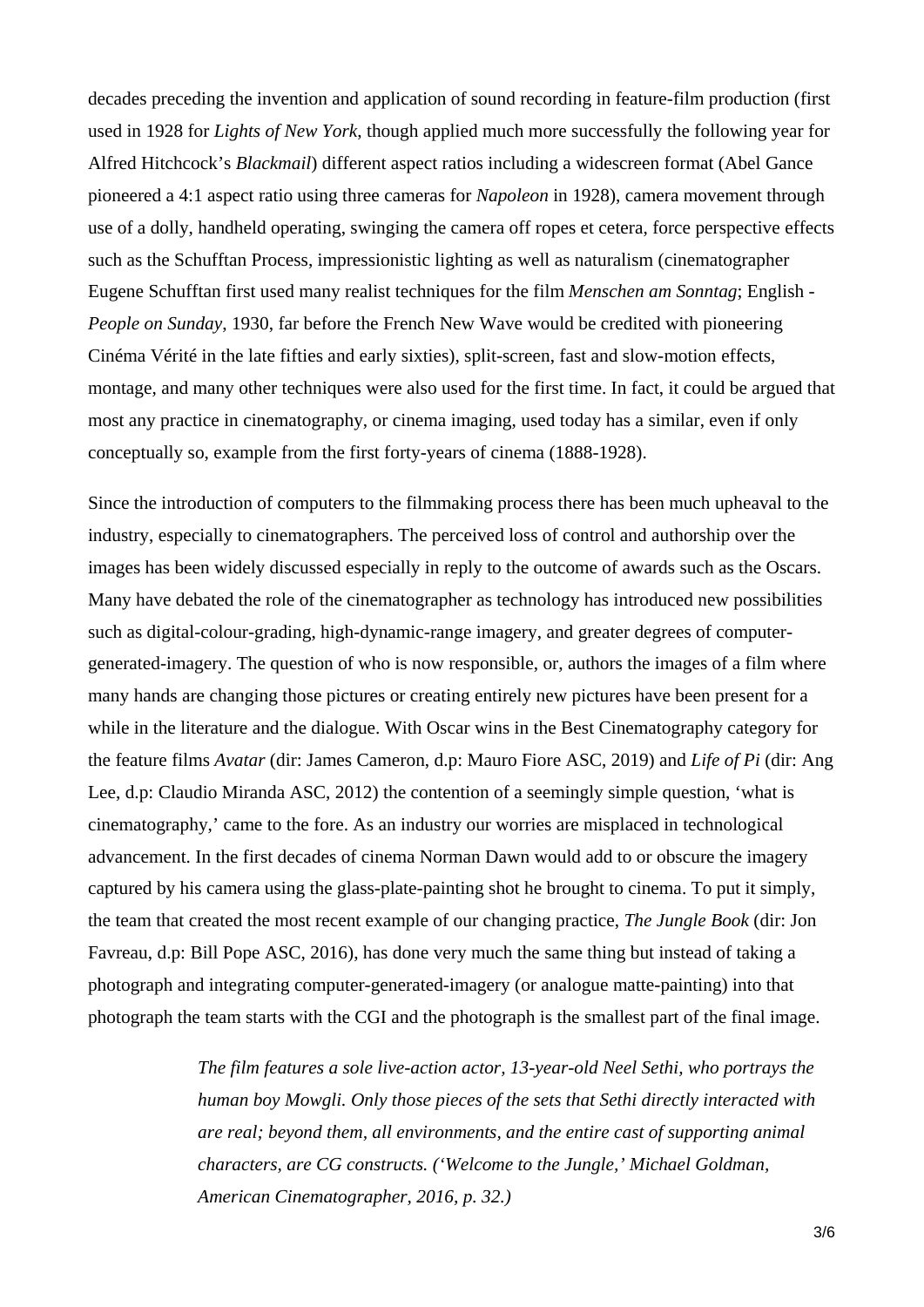

*Physical lighting is used on the blue-screen stage. The physical lighting matches the design first created virtually for the CG image by the cinematographer Bill Pope, ASC. (2016. 'Jungle Capture.' Definition Magazine, 06/2016, 22-28)* 



*The final image is a composite of a digital environment, lit and lensed by the cinematographer, and a physical actor and partial physical environment also lit and lensed by the cinematographer. (2016. 'Jungle Capture.' Definition Magazine, 06/2016, 22-28)* 

The ACS currently defines a cinematographer as...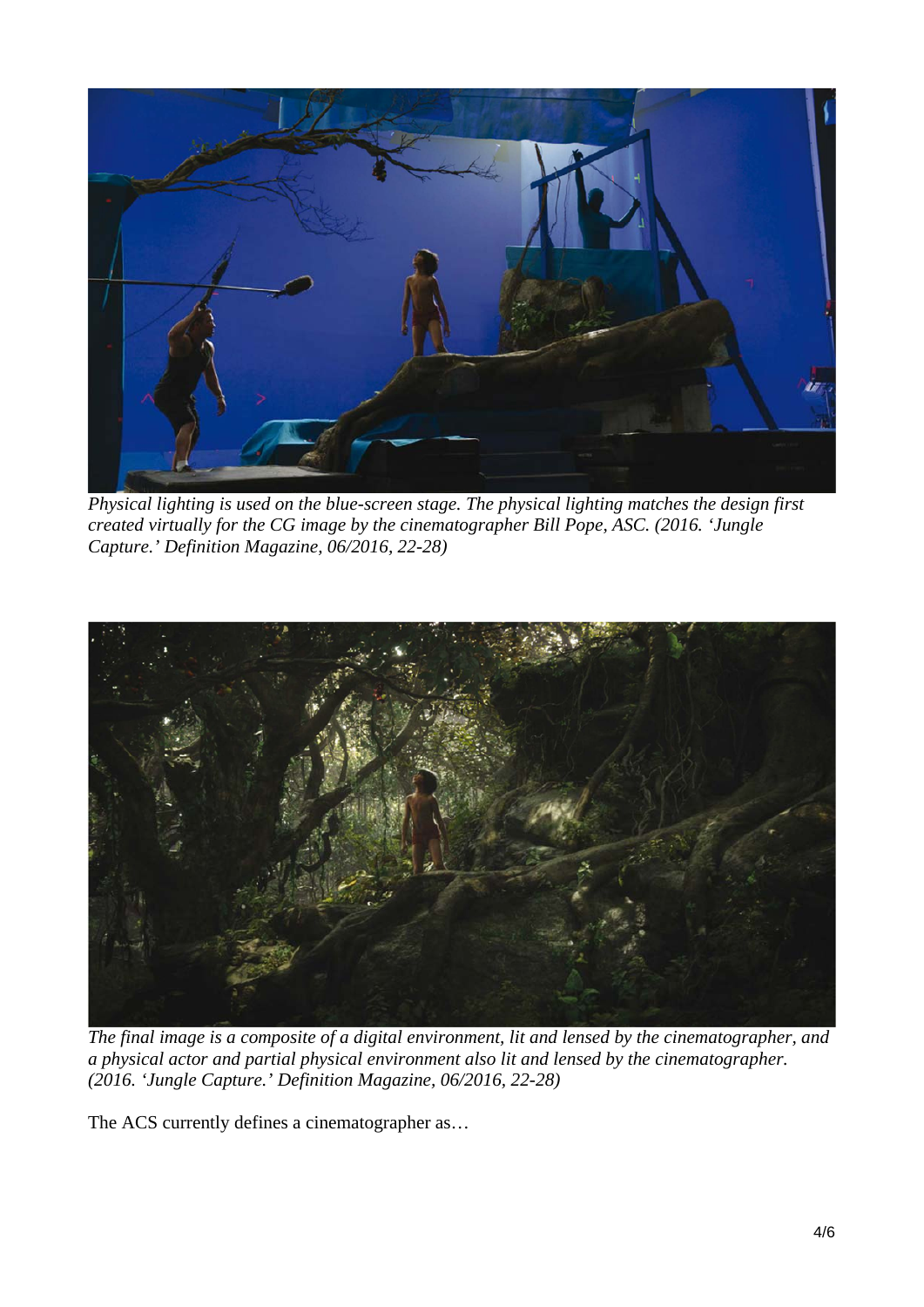*…a person with technical expertise who manipulates light to transfer visual information by the use of a camera into aesthetic moving images on motion picture film or electronic recording systems. (Australian Cinematographers Society, 2016).* 

The ACS along with other society's around the world now offer awards for 'virtualcinematography.' As with other society's (including the Society of Motion Picture Arts and Sciences - Oscars) the awards categories and processes evolve with the industry (at one time there were awards for both black and white cinematography and colour cinematography). However, most definitions of the cinematographer or cinematography state that it is practiced with the use of a camera and lighting. The definitions now relate the camera as an object that carries celluloid film or electronic systems in order to record motion; but, they do not yet describe the use of virtual imagery for this process despite awarding it. The same reluctance is present in many film-schools worldwide.

In November, 2014, the Institut des Arts de Diffusion (IAD) hosted an international conference in collaboration with the Belgian Society of Cinematographers (SBC) and IMAGO: The Federation of European Cinematographers, about the influence of technology on the methods of teaching cinematography. This conference was covered by cinematographer Ashley Barron for AC Magazine.

> *Of all the topics discussed, however, 'Cinematography for VFX' seemed the most controversial with many unable to answer the few questions about its education. Most seemed to be of the belief that only green and blue screen work should be taught briefly but anything further should be an elective… ('Cinematography in Progress,' Ashley Barron, Australian Cinematographer, 2015, Issue 65, p.11)*

There are schools that offer education to emerging cinematographers in areas such as virtual cinematography, pre-visualisation, digital lighting and so on; the Global Cinematography Institute being one of them. However, the vast majority are stuck in a mire of 'traditional cinematographic techniques.' This shows a great lack of understanding of the history of art and practice. As mentioned in the begging of this article the 'virtual' production of imagery for cinema, especially where it is made to be integrated seamlessly with live-action cinematography has been around in one form or another since the very beginning of cinema and therefore is traditional. The ACS has offered awards for the practice of virtual cinematography. It would now be an important move to include this practice, in some way, in the definition of cinematography itself. For, with this re